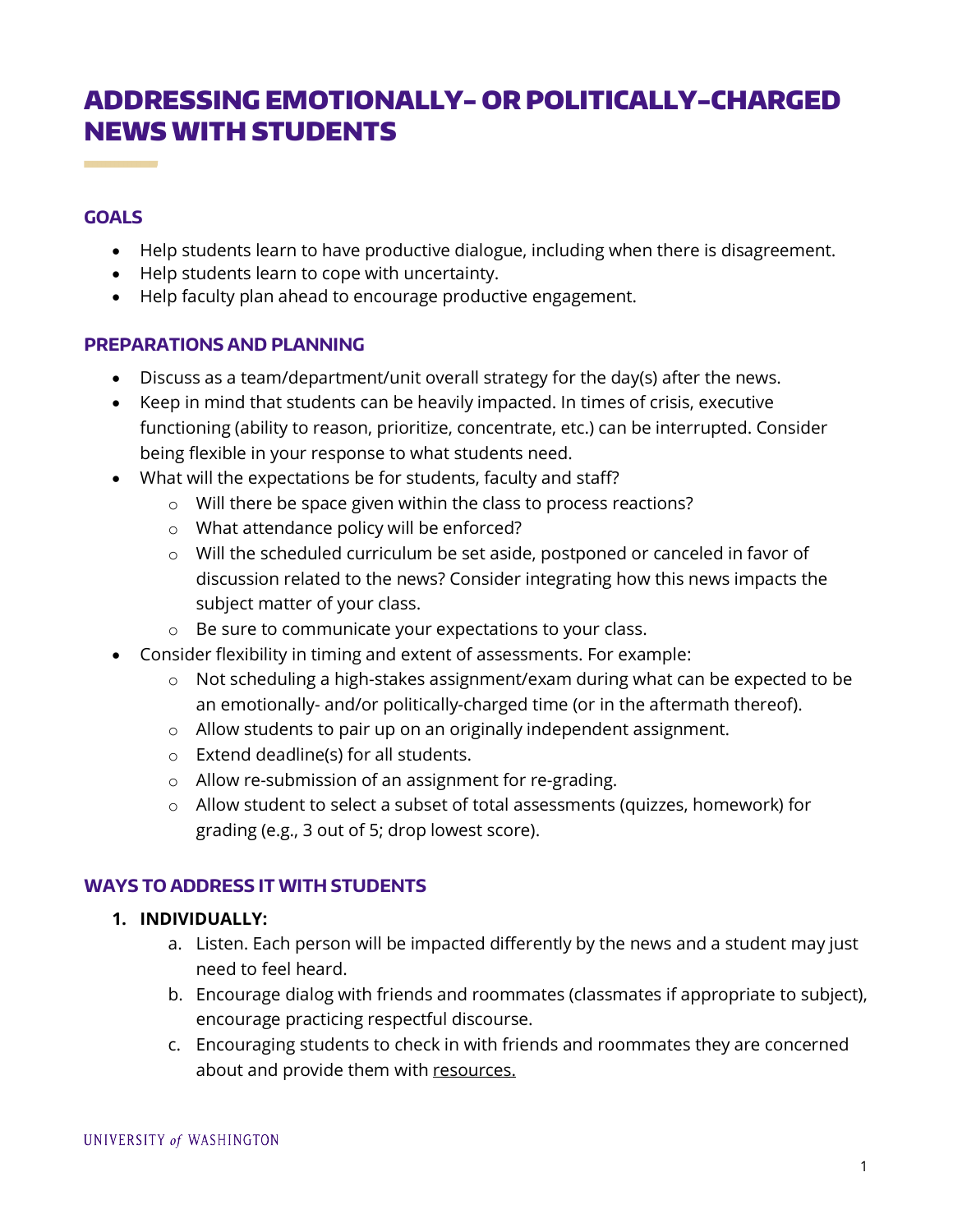- d. Know what [support resources](https://www.washington.edu/counseling/culture-of-care/) are available on campus for students wanting to learn more about skill-based processing.
- e. Acknowledging these are challenging times; acknowledge faculty and students are dealing with extraordinary pressures: childcare, eldercare, social and political unrest, a global pandemic, loss of loved ones, separation of families.

# **2. IN THE CLASSROOM:**

- a. Suggestions if you want to just acknowledge reactions to the news:
	- i. If you want to keep it brief: acknowledging the moment and the various reactions within families, communities and across the nation. [Take a](https://soundcloud.com/user-523805519/breath-awareness-meditation-by-tabitha-kirkland) [moment to center](https://soundcloud.com/user-523805519/breath-awareness-meditation-by-tabitha-kirkland) and bring our thoughts to the present task at hand. You can add that you are choosing to teaching class content as you want to honor the commitment to their education.
- b. Suggestions if you want to spend class time discussing the news:
	- i. Start by acknowledging the impact of the news;
	- ii. [Moment to center;](https://soundcloud.com/user-523805519/breath-awareness-meditation-by-tabitha-kirkland)
	- iii. Community agreements for today's conversation:

Whether students are involved in creating the norms or if faculty design them to present to students, here are some of the items that might be included on a list of communication norms to promote respectful discourse [\(CTRL Faculty Resource](https://edspace.american.edu/ctrl/portfolio-item/promoting-civil-discourse-in-troubling-times/)):

- Encourage students to engage in active listening, and not to interrupt their peers;
- Allow space for all voices rather than allowing a few students to dominate the conversation;
- Apologize in cases where class members unintentionally offend a peer;
- Students (and faculty) should be willing to examine and challenge their beliefs: to grow intellectually;
- Critique or challenge ideas but not individuals;
- Refrain from expecting one person to represent an entire social group, class, race or gender;
- Define behaviors that will not be accepted in class, including eye rolling, name calling and laughing at mistake.
- iv. Incorporate discussions of the core topics raised into the curriculum of your class (social dimensions, quantitative dimensions, science outcomes).

# **3. BOILER PLATE LANGUAGE FOR:**

## a. *Discussion at the end of class:*

i. "At the end of lecture today, I will stay on to hear from anyone who wants to speak about how they are feeling about the news of \_\_\_\_."